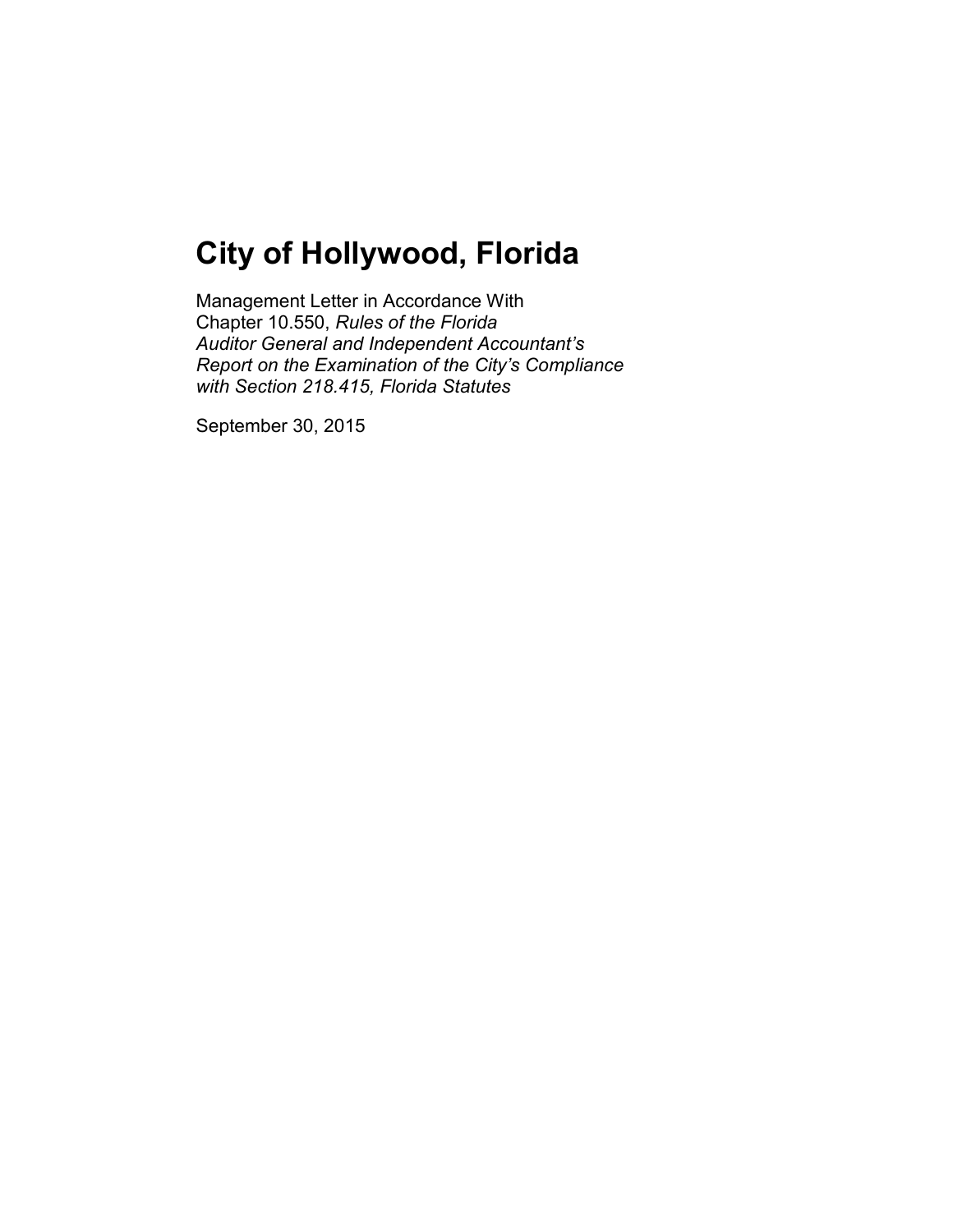# **Contents**

| Management Letter in Accordance with<br>Chapter 10.550, Rules of the<br><b>Florida Auditor General</b>                   | $1 - 2$ |
|--------------------------------------------------------------------------------------------------------------------------|---------|
| Appendix A – Current Year Findings and Recommendations to Improve Financial<br>Management                                | $3 - 4$ |
| Appendix B – Status of the Prior Year Findings and Recommendations to Improve<br><b>Financial Management</b>             | $5 - 7$ |
| Independent Accountant's Report<br>on the Examination of the City's Compliance<br>with Section 218.415, Florida Statutes | 8       |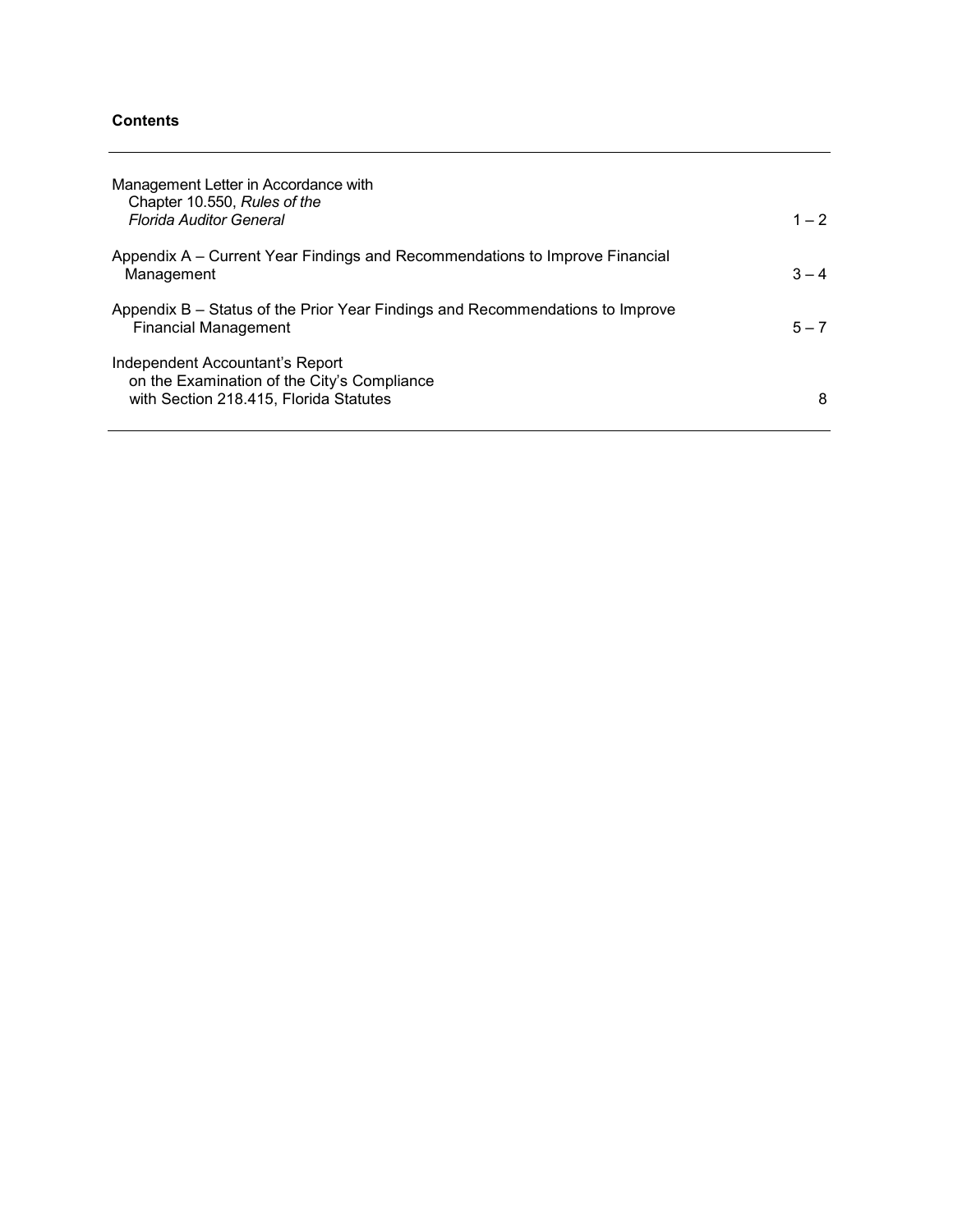

**RSM US LLP** 

# **Management Letter in Accordance with Chapter 10.550,** *Rules of the Florida Auditor General*

Honorable Mayor and Members of the City Commission City of Hollywood, Florida

# **Report of the Financial Statements**

We have audited the financial statements of the governmental activities, the business-type activities, each major fund, and the aggregate remaining fund information of the City of Hollywood, Florida (the City), as of and for the fiscal year ended September 30, 2015, and have issued our report thereon dated April 29, 2016. Our report was modified to include a reference to other auditors. This management letter does not include the results of the other auditors' testing of compliance and other matters that are reported on separately by those auditors. Our report also includes an emphasis of matter paragraph relating to the City's adoption of Governmental Accounting Standards Board (GASB) Statement No. 68, *Accounting and Financial Reporting for Pensions, an Amendment of GASB Statement No. 27* and Statement No. 71, *Pension Transition for Contributions Made Subsequent to the Measurement Date, an amendment of GASB Statement No. 68*, effective October 1, 2014.

### **Auditor's Responsibility**

We conducted our audit in accordance with auditing standards generally accepted in the United States of America and the standards applicable to financial audits contained in *Government Auditing Standards*, issued by the Comptroller General of the United States.

#### **Other Reports and Schedule**

We have issued our Independent Auditor's Report on Internal Control Over Financial Reporting and Compliance and Other Matters Based on an Audit of Financial Statements Performed in Accordance with *Government Auditing Standards*; Independent Auditor's Report on Compliance for Each Major Federal Program and State Project, Report on Internal Control Over Compliance, and Report on the Schedule of Expenditures of Federal Awards and State Financial Assistance Required By OMB Circular A-133 and Chapter 10.550, *Rules of the Florida Auditor General*; and Independent Accountant's Report on an examination conducted in accordance with AICPA Professional Standards, Section 601, regarding compliance requirements in accordance with Chapter 10.550, *Rules of the Florida Auditor General*. Disclosures in those reports and schedule should be considered in conjunction with this management letter.

#### **Prior Audit Findings**

Section 10.554(1)(i)1., Rules of the Auditor General, requires that we determine whether or not corrective actions have been taken to address findings and recommendations made in the preceding annual financial audit report. Corrective actions have been taken to address the findings and recommendations made in the preceding annual financial audit report, except as disclosed in Appendix B – *Status of Prior Years' Findings and Recommendations to Improve Financial Management.*

THE POWER OF BEING UNDERSTOOD AUDIT | TAX | CONSULTING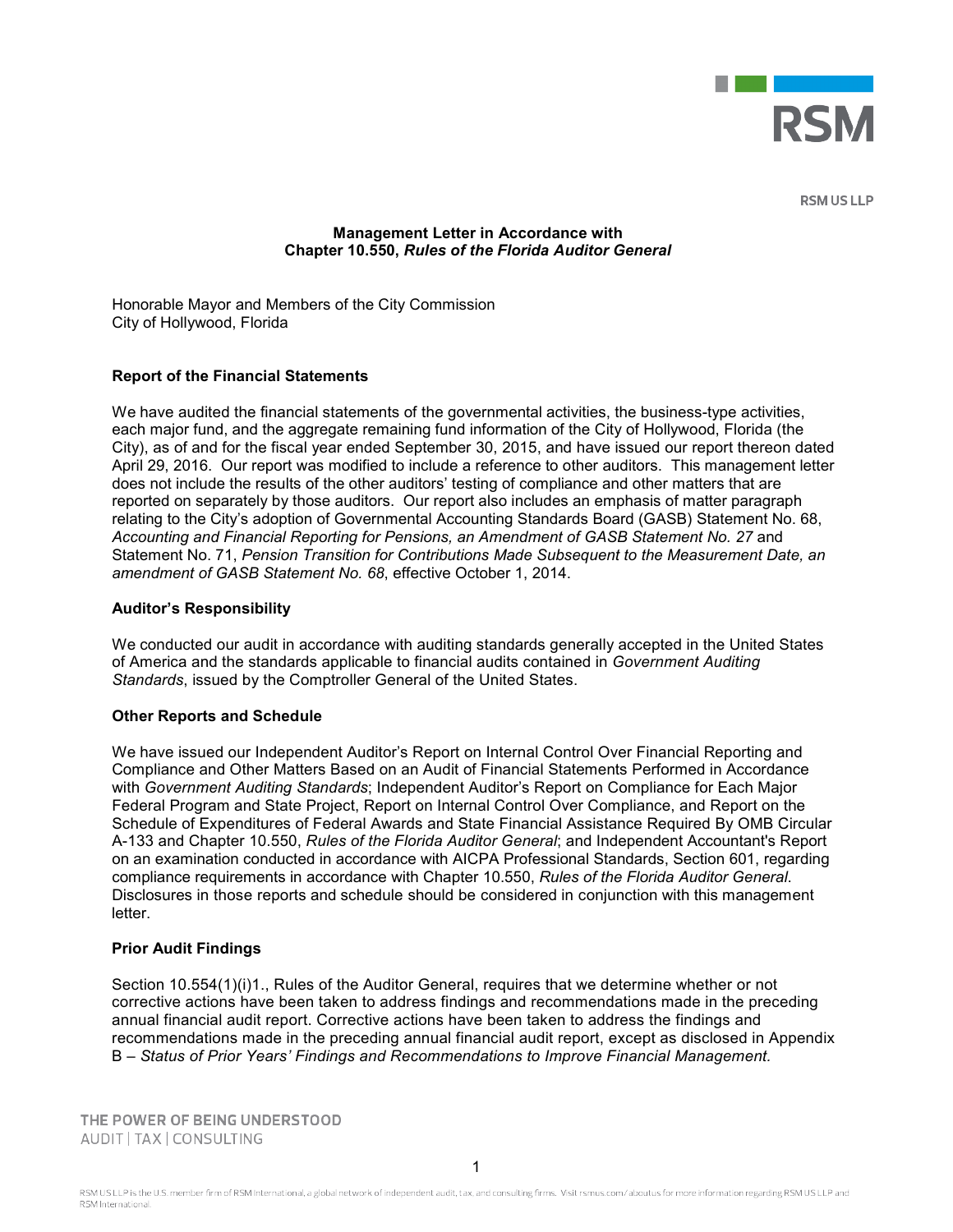# **Official Title and Legal Authority**

Section 10.554(1)(i)4., Rules of the Auditor General, requires that the name or official title and legal authority for the primary government and each component unit of the reporting entity be disclosed in this management letter, unless disclosed in the notes to the financial statements. The information is disclosed in Note 1 to the financial statements.

# **Financial Condition**

Section 10.554(1)(i)5.a., Rules of the Auditor General, requires that we report the results of our determination as to whether or not the City has met one or more of the conditions described in Section 218.503(1), Florida Statutes, and identification of the specific condition(s) met. In connection with our audit, we determined that the City did not meet any of the conditions described in Section 218.503(1), Florida Statutes.

Pursuant to Sections 10.554(1)(i)5.c. and 10.556(8), Rules of the Auditor General, we applied financial condition assessment procedures. It is management's responsibility to monitor the City's financial condition, and our financial condition assessment was based in part on representations made by management and the review of financial information provided by same.

# **Annual Financial Report**

Section 10.554(1)(i)5.b., Rules of the Auditor General, requires that we determine whether the annual financial report for the City for the fiscal year ended September 30, 2015, filed with the Florida Department of Financial Services pursuant to Section 218.32(1)(a), Florida Statutes, is in agreement with the annual financial audit report for the fiscal year ended September 30, 2015. In connection with our audit, we determined these two reports are in agreement.

# **Other Matters**

Section 10.554(1)(i)2., Rules of the Auditor General, requires that we address in the management letter any recommendations to improve financial management. Such recommendations are included in Appendix A – *Current Year Findings and Recommendations to Improve Financial Management*.

Section 10.554(1)(i)3., Rules of the Auditor General, requires that we address noncompliance with provisions of contracts or grant agreements, or abuse, that have occurred, or are likely to have occurred, that have an effect on the financial statements that is less than material but which warrants the attention of those charged with governance. In connection with our audit, we did not have any such findings.

# **Purpose of this Letter**

Our management letter is intended solely for the information and use of the Legislative Auditing Committee, members of the Florida Senate and the Florida House of Representatives, the Florida Auditor General, Federal and other granting agencies, the Mayor and City Commission, and applicable management, and is not intended to be and should not be used by anyone other than these specified parties.

RSM US LLP

Fort Lauderdale, Florida April 29, 2016, except for the examination report on the City's compliance with *Section 218.415*, *Florida Statutes, Local Government Investment Policies* and the report on compliance for each major federal program and state project and report on internal control over compliance, for which the date of each report is June 20, 2016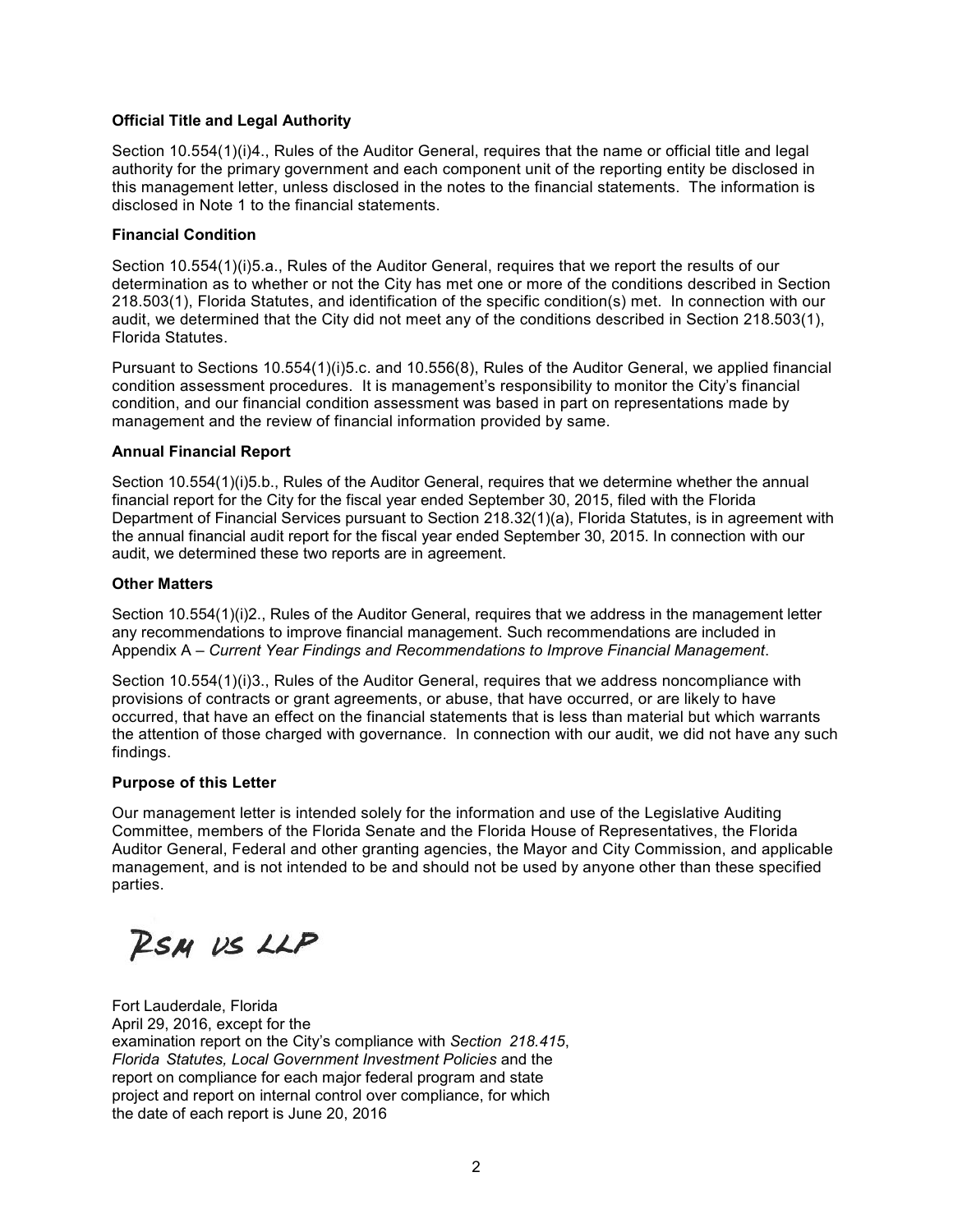#### **Appendix A – Current Year Findings and Recommendations to Improve Financial Management**

### **ML 2015-01 – Pension Plan Funding**

Criteria: Recent surveys completed by National Association of State Retirement Administrators (NASRA) and the National Conference on Public Employee Retirement Systems (NCPERS) show that on average individual public pension systems are 70% funded.

Condition: We noted that the City's pension plans funded ratios as of a September 30, 2014 measurement date was below the 70% national average funded ratio stated in the criteria above for public pension systems.

The City's pension plans funded ratios as of the measurement date of September 30, 2014 were as follows:

| <b>Pension Plan</b> | <b>Plan Funded Ratio</b> | <b>Net Pension Liability</b> |
|---------------------|--------------------------|------------------------------|
|                     |                          |                              |
| Police              | 65%                      | \$134.759.440                |
| Fire                | 61%                      | \$117,762,848                |
| General             | 66%                      | \$138,696,146                |

Cause: The return on pension plan investments and/or total contributions to date are not adequate to fund projected benefit payments.

Effect: As the plan sponsor, the City will need to increase pension contributions to the plans in future periods to fund projected benefit payments and/or change the plan provisions to reduce benefits being provided.

Recommendation: We recommend that management develop a plan and budget appropriately to be able to meet the future pension funding requirements and to satisfy the future obligations of each pension plan.

Views of Responsible Officials and Planned Corrective Actions: Management is acutely aware of the funding situation the pension funds are experiencing. Unfortunately, there is little Management can do to alleviate funding situation without the cooperation of the independent pension boards and the pension plan participants. Management has no control over the investment policies of the pension board or its market results. Management does fund the pension plans on an actuary calculated basis and has fully funded the actuarial required contributions (ARC) up until FY 2014 when a dispute over the "13th check" distribution arose. Management has contested that these distributions should have never taken place considering that the pension funds were underfunded and has not contributed the 13th check portion of the actuarial required contribution since (City has filed a lawsuit). Management will continue to contribute the required ARC plus take into consideration the underfunding situation in any future labor bargaining agreements that may occur. Additionally, effectively immediately, City staff will be attending each of the pension board meetings and actively participate in all of their decisions in order to manage the impact on the City.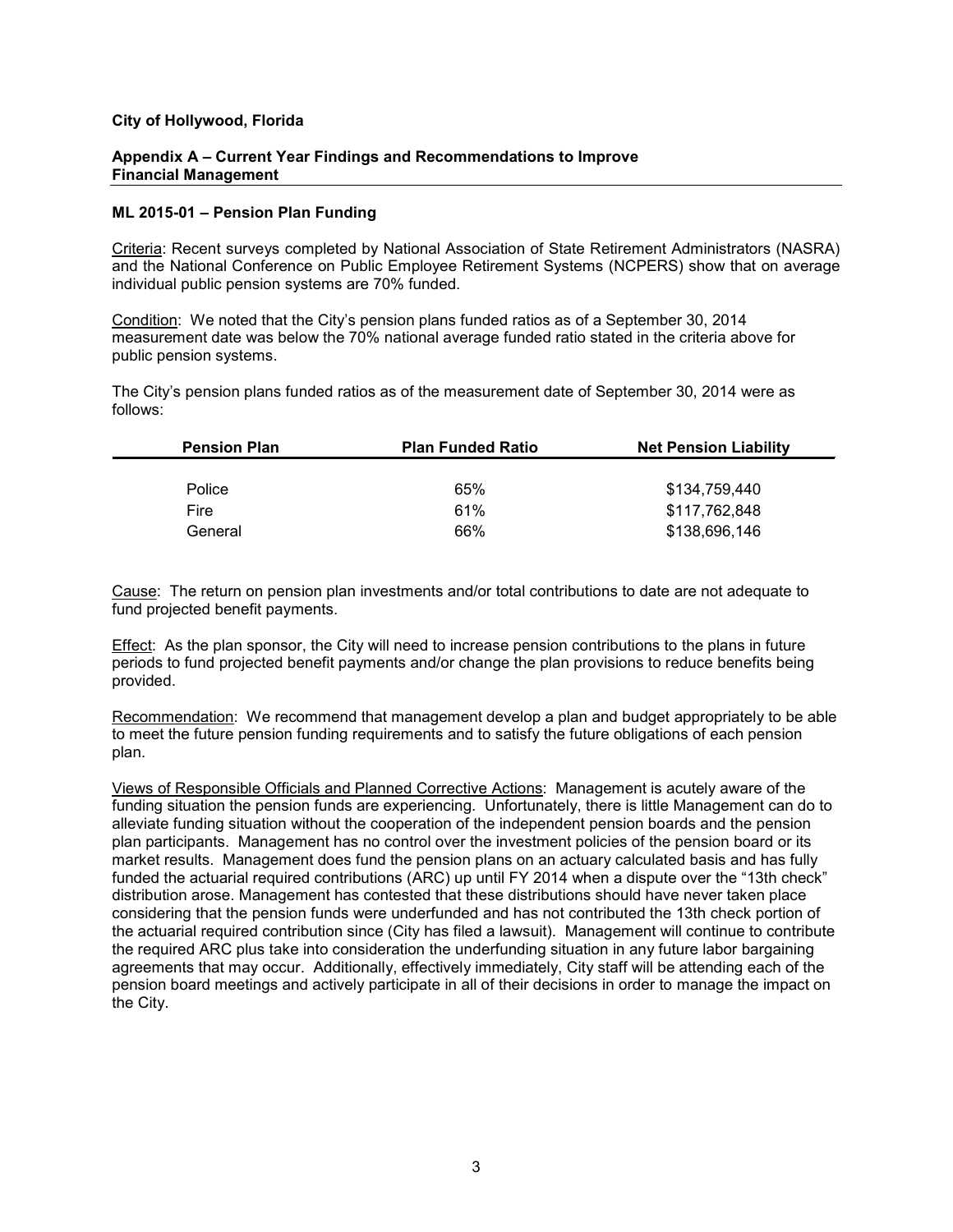#### **Appendix A – Current Year Findings and Recommendations to Improve Financial Management (Continued)**

#### **ML 2015-02 – User Access Reviews**

Criteria: An organization's key financial reporting applications and data files should be restricted to personnel with the proper authorization, based on their respective function and responsibilities.

Condition: We noted periodic user access reviews are not being performed and formally documented for the network and Munis (utility billing application) systems to validate that employee system access rights are appropriate based on the employee's roles and responsibilities.

Cause: The City does not have established policies and procedures in place requiring the review and formal documentation of user access rights reviews on a periodic basis.

Effect: Risks include unauthorized use, disclosure of proprietary information, modification, damage, or loss of data.

Recommendation: We recommend that management establish formal policies and procedures to allow for the proper administration of user access rights on an ongoing basis. Such policies and procedures should address the proper provisioning, modifying, removing, and periodic review of access rights assigned to employees. Management should determine as part of the user access review that configured access rights are appropriate based on the employee's roles and responsibilities. This review should be formally documented to indicate who performed the review, when the review was performed, and if any access changes are required.

Views of Responsible Officials and Planned Corrective Actions: The City does have annual meetings for the purpose of reviewing user access but it was not documented to the extent needed by the Auditors. We concur with the Auditors that this process could be documented better. In this regard the City will generate and implement a policy that, ongoing, adheres to and addresses the recommendations and observations above within 90 days and provide this to the Auditor.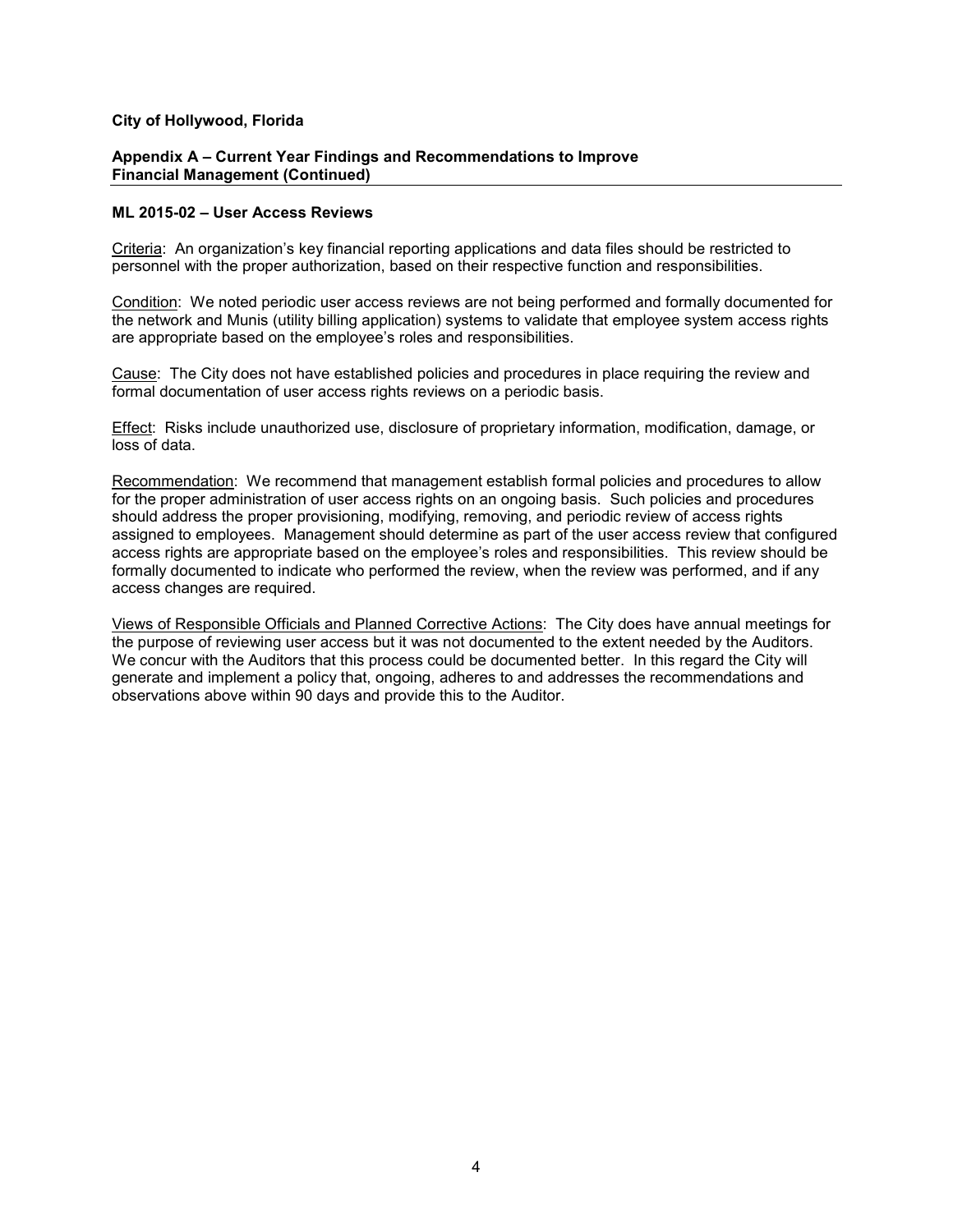# **Appendix B – Status of Prior Year Findings and Recommendations to Improve Financial Management**

| Finding No. | <b>Finding Title</b>      | <b>Current Year Status</b> | <b>Other Explanation</b>                                                         |
|-------------|---------------------------|----------------------------|----------------------------------------------------------------------------------|
| 2014-01     | <b>Procurement Policy</b> | Corrected                  |                                                                                  |
| 2014-02     | User Access Reviews       | Repeated                   | Certain corrective actions taken.<br>See current year recommendation ML 2015-02. |
| 2014-03     | Change Management         | Repeated                   |                                                                                  |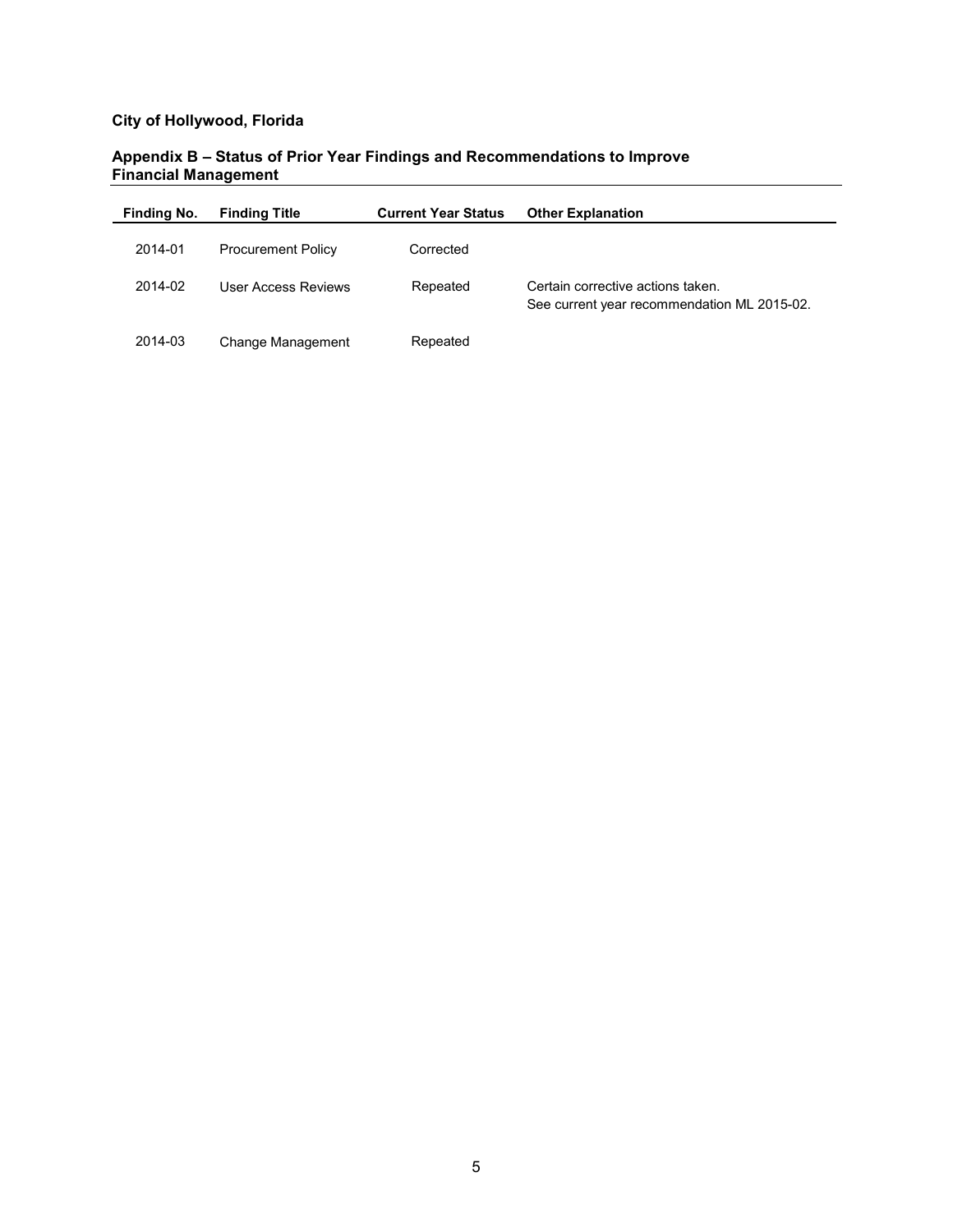### **Appendix B – Status of Prior Year Findings and Recommendations to Improve Financial Management**

# **ML 2014-01 – Procurement Policy**

Criteria: An entity's procurement policy and practice should allow for the purchases of goods and services to only qualified vendors and not to exceed the pre-established dollar limitations, except when purchasing goods or services that are considered recurring in nature i.e. – utility services, postage, licenses and permits, etc.

Condition: We noted an instance whereby the City procured for services which exceeded the authorized dollar limitations. We also noted that not all procurement of goods and services utilize the purchase requisition and purchase order function, such as, services categorized as "other professional services" and "temporary employment services". The absence of the use of a purchase requisition and purchase order system helped to contribute to the instance of improper payments for unauthorized purchases beyond the pre-established dollar limitations.

Cause: The City's direct payment method allowed services categorized as "other professional services" and "temporary employment services" to be paid through the use of a direct payment voucher approved by a user department's head and department head designee. A purchase requisition and purchase order was not utilized, in order to expedite payments on approved purchases.

Effect: Services may be paid for in a manner that is not in accordance with the City's established procurement policy, which requires adherence to established procurement methods and spending authority thresholds, such as City Manager and/or Commission approval for amounts over \$25,000 and \$50,000, respectively

Recommendation: We recommend that management change the City's direct payment policy to follow the City's established procurement policies, which require that all goods and service be procured by Procurement Services through the utilization of a purchase requisition and purchase order to control costs being incurred on an ongoing basis; except for goods or services that are truly considered recurring in nature – utility services, postage, licenses and permits, etc.

Current Year Views of Responsible Officials and Planned Corrective Actions: Management has taken steps by changing the direct payment voucher form and procedures. Procedural changes have increased the amount of supporting information related to the purchase that must be provided to process the direct payment voucher. Management has also included additional levels of review for direct payment vouchers, now all direct payment vouchers go to Procurement Service Division for review and then are forwarded to Management and Budget Office for review prior to going to General Accounting payment processing. Management now requires that reoccurring temporary employment services be put on blanket purchase order agreements and processed via requisition/purchase order.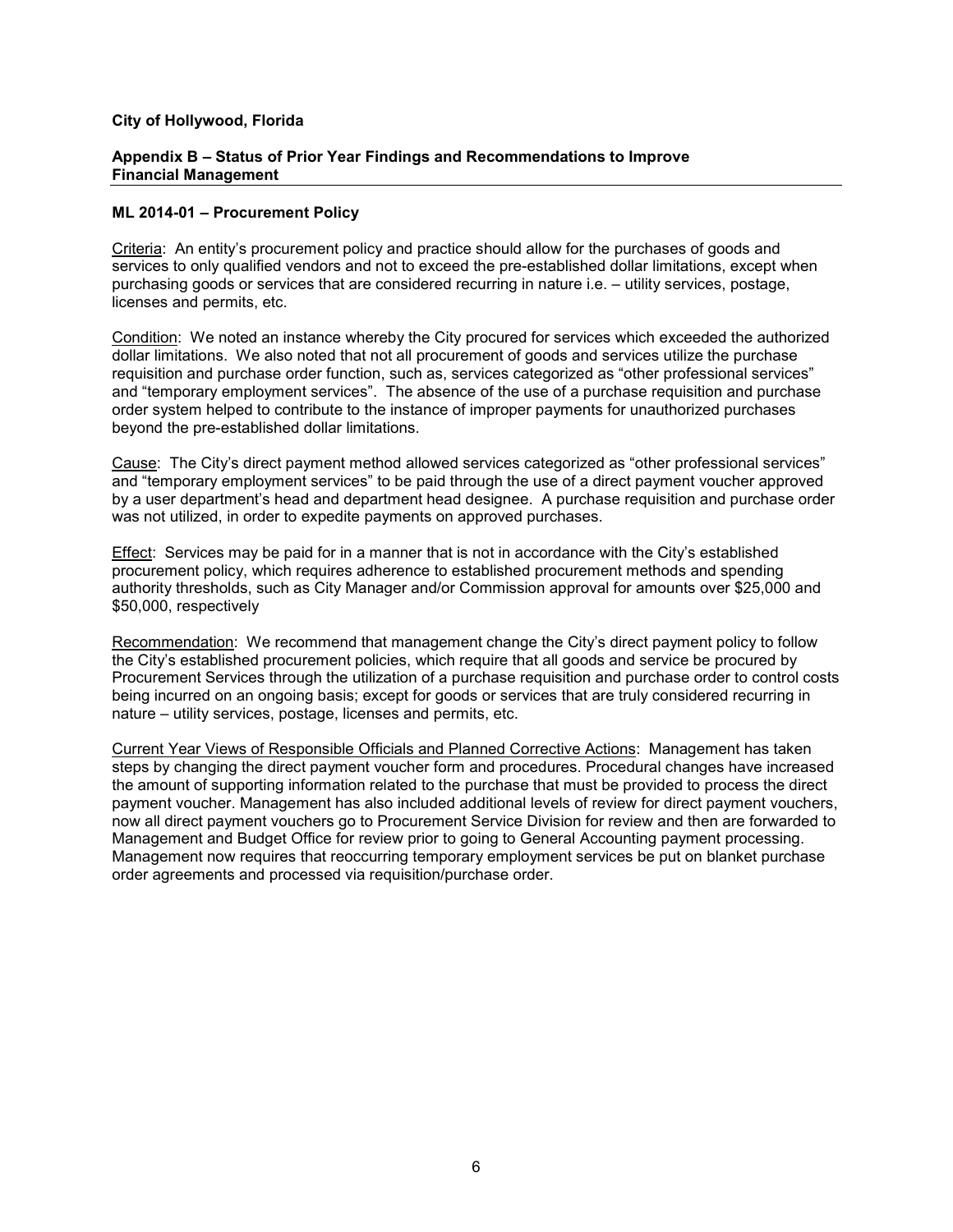### **Appendix B – Status of Prior Year Findings and Recommendations to Improve Financial Management**

# **ML 2014-03 – Change Management**

Criteria: General Information Technology (IT) controls should provide reasonable assurance that program changes, application configuration changes, system changes and maintenance (including changes to system software and data structures), production processing changes (including new jobs, schedule changes), and emergency changes are standardized, documented, approved, and subject to formal change management procedures.

Condition: We noted that there is no formal established policies and procedures in place requiring the documentation of the submission, tracking, approving, reviewing, testing, and deploying of changes to financially significant information technology applications. In addition, no tool is in place to formally document and track network changes until resolution.

Cause: The City does not have a formal change management program in place for its information technology applications.

Effect: Unauthorized changes may be moved to the production environment without management's awareness.

Recommendation: We recommend that management adopt and implement a formal change management program, including related policies and procedures that addresses the submission, tracking, approving, reviewing, testing, and deployment process for all changes to the City's IT systems.

Prior Year Views of Responsible Officials and Planned Corrective Actions: Management agrees with auditor observations. Management will take steps to document procedures used to manage changes to financial reporting applications and the network. Management will also create a formalized system log that documents the system to be modified, the affected department(s), existing version, proposed version, changes implemented, updates applied, who tested for verification, when tested for verification and when placed into production.

Current Year Views of Responsible Officials and Planned Corrective Actions: The City will generate a policy that adheres to and addresses the recommendations and observations above within 90 days and provide this to the Auditor. The City will also implement these policies within this fiscal year.